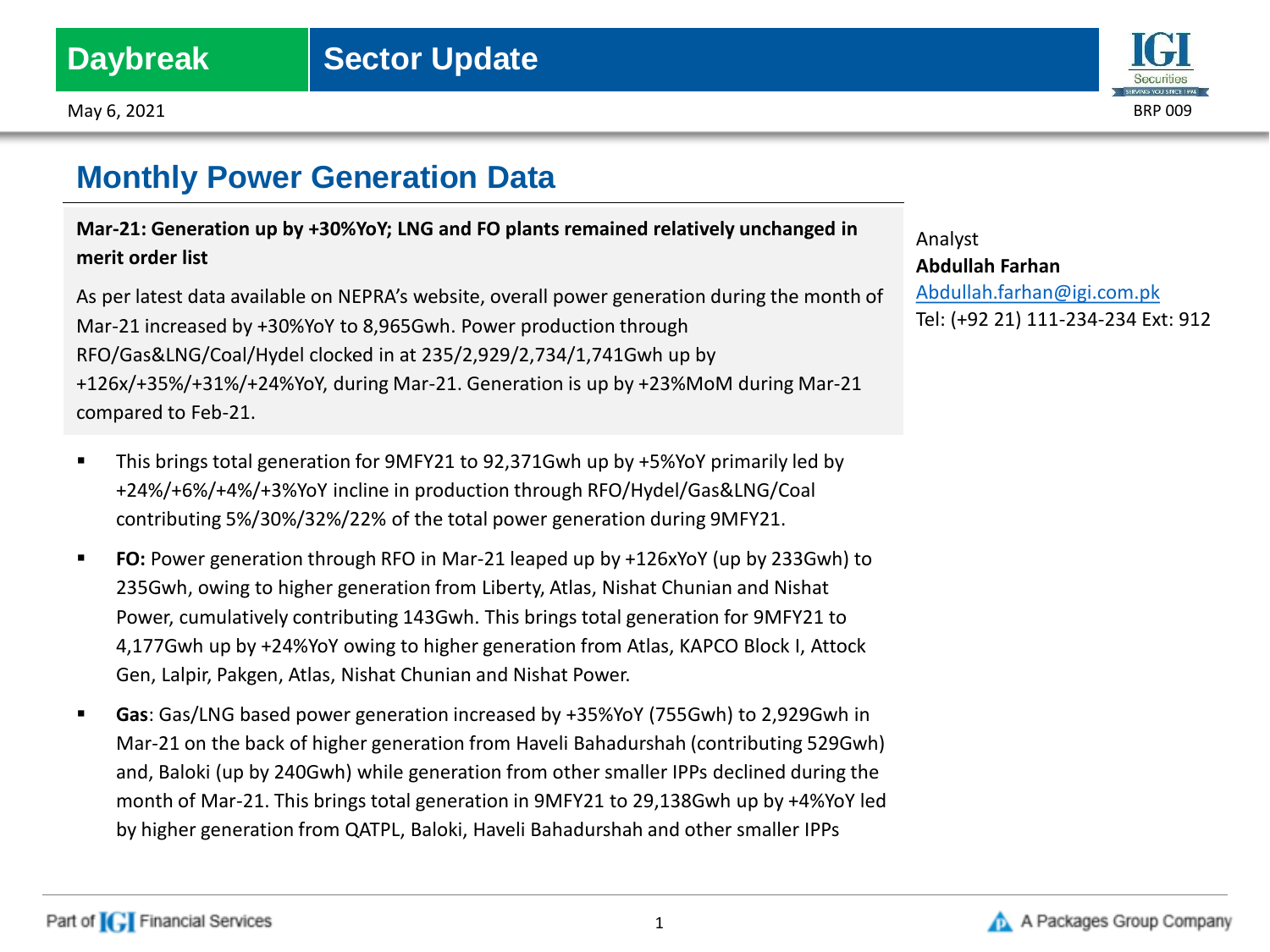

May 6, 2021 BRP 009

- **Coal:** Coal based power generation inclined by +31%YoY (642Gwh) to 2,734Gwh during Mar-21 on the back of higher generation from CPHGC, Coal Fired Power Plant and Port Qasim (up by 668Gwh) while generation from Engro declined during the month of Mar-21. For 9MFY21 generation is up by +3%YoY to 19,899Gwh led by higher generation from CPHGC and Coal Fired Power Plant (Huaneng Shandong Ruyi Energy (Pvt) Ltd) while lower generation from other plants.
- **Generation cost on RFO down by 8%YoY to PKR 11.9/Kwh during Mar-21:** As per NEPRA, power cost on RFO during Mar-21 is down by 8%YoY (flat on monthly basis) to PKR 11.92/Kwh. However, gas price increased to PKR 7.65/Kwh up by +19%YoY while generation cost through LNG stood PKR 9.07/Kwh, down by 12%YoY or up +3%MoM.
- **FO and LNG plants remained relatively unchanged in merit order list during Mar-21:** FO and RLNG plants remained relatively unchanged in merit order list as cost of generation was flat compared to Feb-21. Similarly, during Apr-21 only Lalpir moved up in the merit order list while other remained unchanged compared to Mar-21.
- **Outlook:** As a result increase in prices and depleting gas reserves, FO plants have moved up in the merit order list. RFO plants are likely to remain up in the merit order list as summer approaches while generation through gas is also likely to pick up as demand from domestic sector reduces post winters. Generation through coal is likely to remain strong owing to lowest cost of generation while LNG based power generation may gain further traction from 2022 onwards as new LNG contract at lower prices comes in to effect

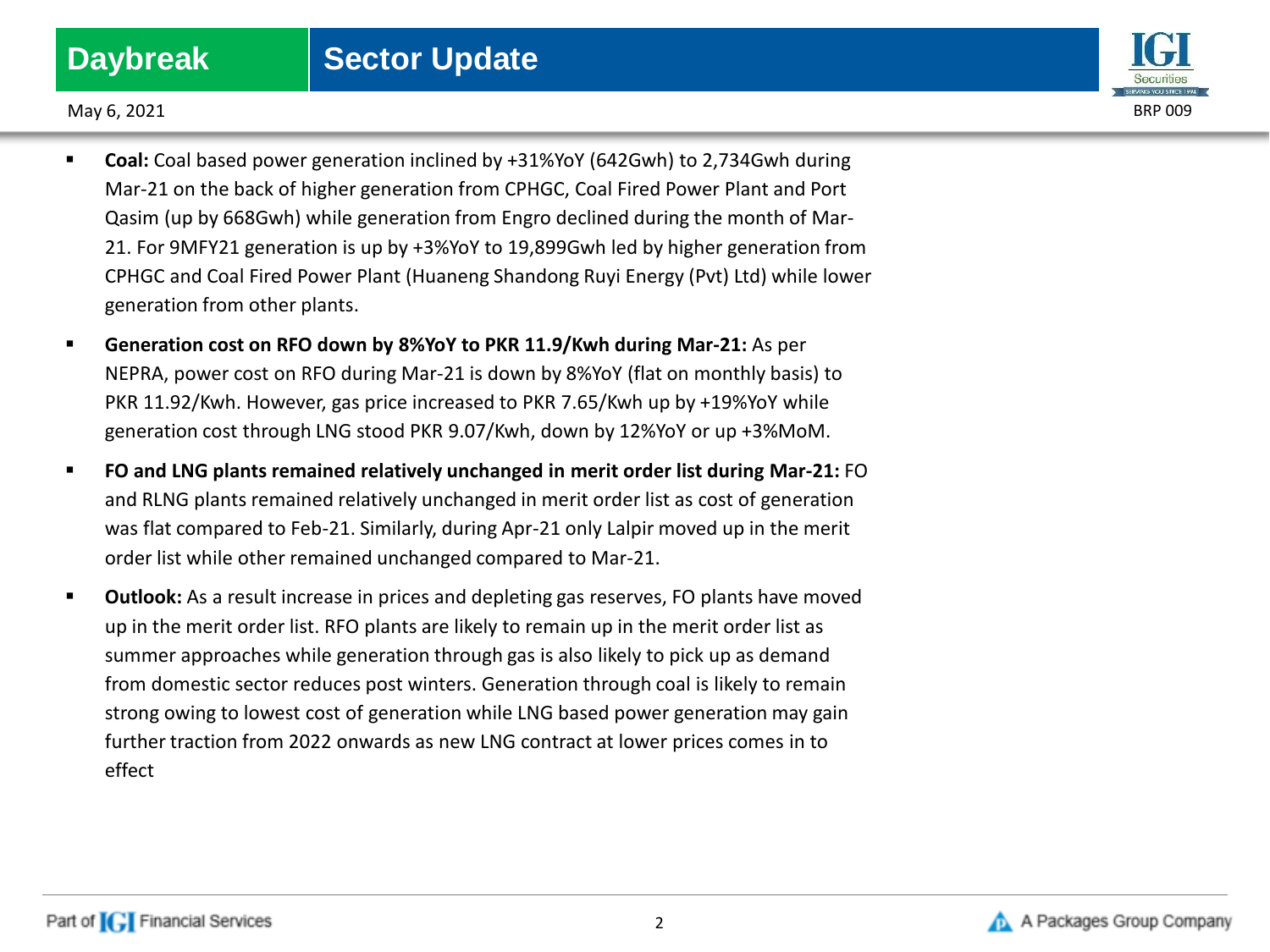



**Exhibit: Power Generation Mix (Mar-21) GWH Feb-21 Feb-20 YoY Jan-21 MoM 8MFY21 8MFY20 YoY**  Hydel 1,741 1,407 24% 2,034 -14% 28,543 26,945 6% RFO 235 2 126x 77 204% 4,177 3,371 24% Gas 1,036 1,182 -12% 906 14% 10,303 11,724 -12% LNG 1,893 993 91% 1,271 49% 18,835 16,397 15% HSD 2,929 2,174 35% 2,177 35% 29,138 28,121 4% Coal - - n/m - n/m 335 1 500x Others 2,734 2,093 31% 1,903 44% 19,899 19,385 3% Total 1,326 1,234 7% 1,089 22% 10,278 10,351 -1%

*Source: IGI Research, NEPRA*

## **Exhibit: Cost of generation on FO, Coal, LNG and Gas (According to Data released by NEPRA)**

## **Exhibit: FO Prices (USD/Mton) and Fuel Prices (PKR/Mton)**



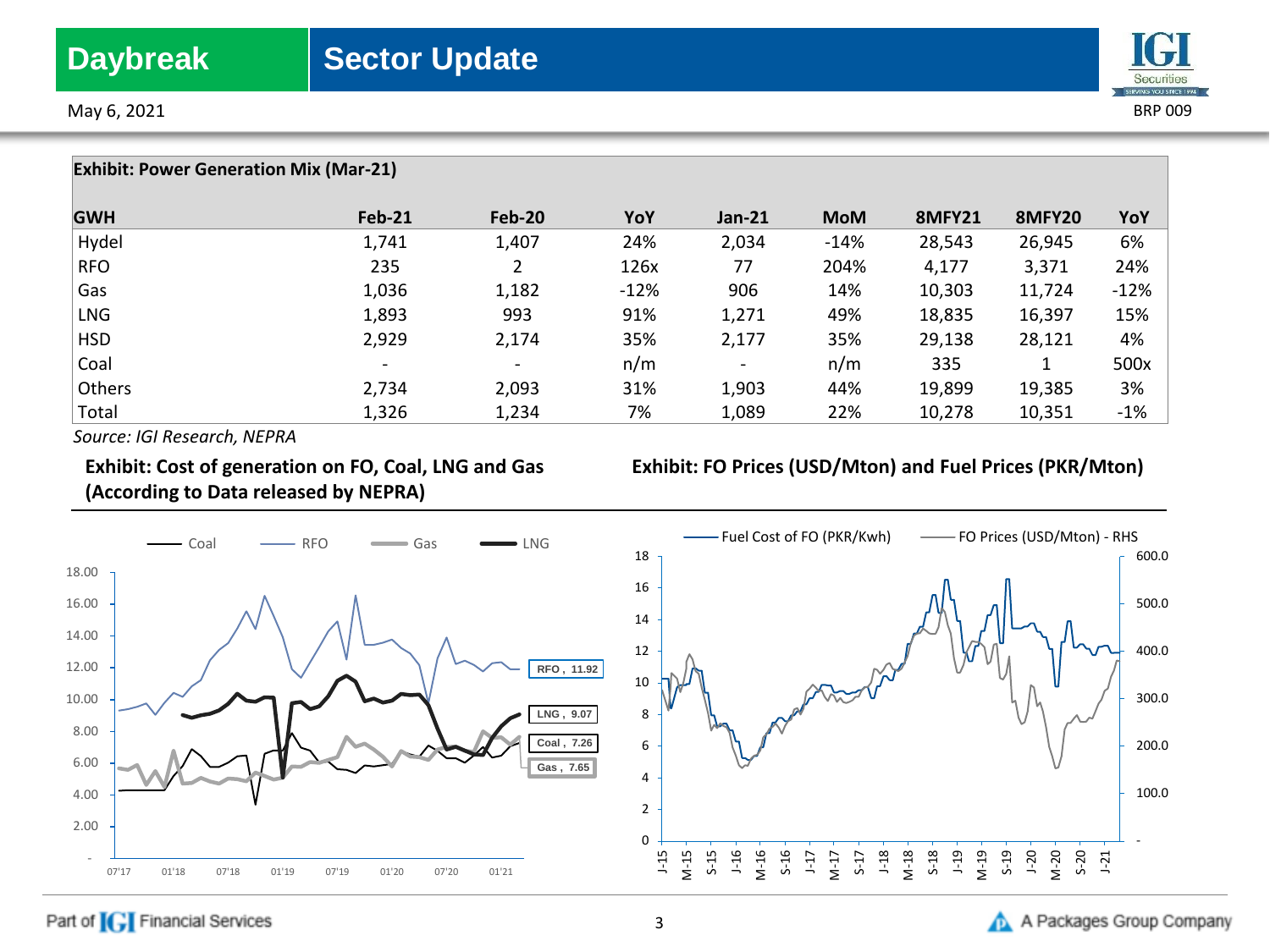# **Daybreak** Sector Update

May 6, 2021 BRP 009



**Exhibit: Fuel wise generation mix (%) Exhibit: Fuel wise cost of generation – Mar-21 (PKR/Kwh)** 0% 10% 20% 30% 40% 50% 60% 70% 80% 90% 100% Jun-13 Sep-13 Dec-13 Mar-14 Jun-14 Sep-14 Dec-14 Mar-15 Jun-15 Sep-15 Dec-15 Mar-16 Jun-16 Sep-16 Dec-16 Mar-17 Jun-17 Sep-17 Dec-17 Mar-18 Jun-18 Sep-18 Dec-18 Mar-19 Jun-19 Sep-19 Dec-19 Mar-20 Jun-20 Sep-20 Dec-20 Mar-21 ■Coal ■Others ■HSD ■Gas/LNG ■RFO ■Hydel -30% -25% -20% -15% -10% -5% 0% 5% 10% 15% 20% 25% - 2.0 4.0 6.0 8.0 10.0 12.0 14.0 Coal RFO Gas LNG HSD Mixed ■ Mar-21 Mar-20 ▲ %YoY Change - RHS

## Source: NEPRA, Bloomberg, IGI Research

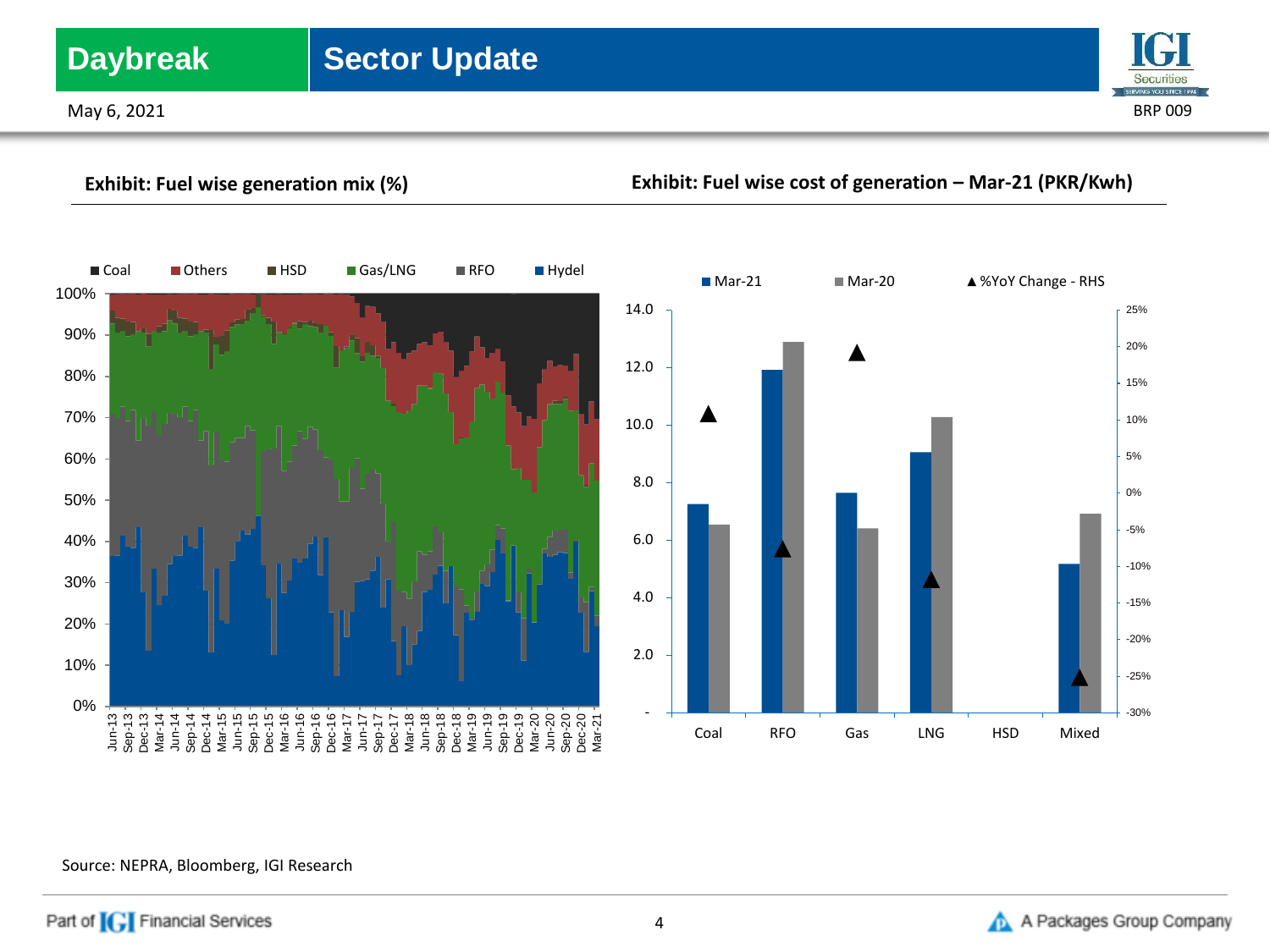



## **Exhibit: Pakistan Merit Order list**

|                      |             |               | <b>Merit Order List</b>  |    |        |                |                |                |                      |                |                |        |        |
|----------------------|-------------|---------------|--------------------------|----|--------|----------------|----------------|----------------|----------------------|----------------|----------------|--------|--------|
| Plant                | Fuel Type   | Capacity (MW) | 16-Apr-21 1-Apr-21       |    | Mar-21 | <b>Dec-20</b>  |                |                | Sep-20 Jun-20 Mar-20 | <b>Dec-19</b>  | Jul-19         | Dec-18 | Jul-18 |
| <b>Hub Plant</b>     | <b>RFO</b>  | 1,200         | 92                       | 93 | 90     | 96             | 106            | 108            | 85                   | 98             | 82             | 89     | 70     |
| Narowal              | <b>RFO</b>  | 214           | 54                       | 55 | 54     | 63             | 76             | 86             | 63                   | 70             | 76             | 70     | 58     |
| <b>Nishat Power</b>  | <b>RFO</b>  | 195           | 53                       | 54 | 53     | 65             | 79             | 101            | 70                   | 72             | 70             | 65     | 63     |
| Nishat Chunian       | <b>RFO</b>  | 196           | 51                       | 51 | 50     | 66             | 78             | 84             | 56                   | 71             | 66             | 64     | 64     |
| Lalpir               | <b>RFO</b>  | 350           | 60                       | 64 | 68     | 54             | 48             | 70             | 52                   | 83             | 81             | 69     | 76     |
| Pakgen               | <b>RFO</b>  | 349           | 62                       | 94 | 58     | 64             | 88             | 87             | 66                   | 90             | 79             | 76     | 79     |
| Attock Gen           | <b>RFO</b>  | 156           | 72                       | 74 | 72     | 52             | 54             | 38             | 21                   | 24             | 75             | 52     | 68     |
| Kohinoor Energy      | <b>RFO</b>  | 124           | 56                       | 59 | 56     | 58             | 84             | 79             | 48                   | 51             | 65             | 66     | 69     |
| Saba Power           | <b>RFO</b>  | 126           | 69                       | 68 | 69     | 70             | 74             | 89             | 69                   | 88             | 78             | 71     | 74     |
| <b>Atlas Power</b>   | <b>RFO</b>  | 214           | 52                       | 53 | 52     | 60             | 72             | 82             | 59                   | 69             | 68             | 62     | 65     |
| <b>Gulf Powergen</b> | <b>RFO</b>  | 62            | $\overline{\phantom{a}}$ | ٠  |        | $\sim$         | 59             | 62             | 39                   | 41             | 43             | 37     | 44     |
| Liberty              | <b>RFO</b>  | 196           | 50                       | 50 | 49     | 67             | 81             | 63             | 47                   | 66             | 56             | 61     | 56     |
| <b>CPHGC</b>         | Coal        | 1,220         | $\overline{4}$           | 5  | 5      | 5              | $\overline{7}$ | 9              | 5                    | 6              |                |        |        |
| Engro Power Thar     | Coal        | 660           | 3                        | 3  | 3      | 3              | 3              | $\overline{3}$ | 3                    | $\overline{3}$ | $\overline{4}$ | $\sim$ |        |
| Port Qasim           | Coal        | 1,320         | 5                        | 4  | 4      | 4              | $\overline{4}$ | 8              | 6                    | 5              | 6              | 9      | 15     |
| Sahiwal Coal         | Coal        | 1,320         | 20                       | 20 | 19     | $\overline{7}$ | $\overline{9}$ | 19             | 12                   | 9              | 16             | 24     | 25     |
| QATPL                | <b>RLNG</b> | 1,180         | 21                       | 21 | 21     | 19             | 10             | $\overline{7}$ | 25                   | 23             | 39             | 33     | 31     |
| Haveli Bahdur Shah   | <b>RLNG</b> | 1,230         | 18                       | 18 | 18     | 16             | 6              | 5              | 22                   | 21             | 36             | 31     | 29     |
| <b>Baloki</b>        | <b>RLNG</b> | 1,320         | 19                       | 19 | 20     | 17             | 8              | 6              | 24                   | 22             | 38             | 32     | 30     |
| Halmore              | <b>RLNG</b> | 199           | 37                       | 37 | 37     | 33             | 17             | 13             | 49                   | 43             | 49             | 40     | 37     |
| Saphire              | <b>RLNG</b> | 203           | 36                       | 36 | 35     | 32             | 16             | 14             | 50                   | 42             | 47             | 38     | 35     |
| Saif                 | <b>RLNG</b> | 204           | 38                       | 38 | 38     | 34             | 18             | 15             | 51                   | 44             | 48             | 39     | 36     |
| Orient               | <b>RLNG</b> | 213           | 35                       | 34 | 35     | 29             | 12             | 12             | 43                   | 39             | 45             | 36     | 33     |
| Davis                | <b>RLNG</b> | 10            | 66                       | 63 | 65     | 59             | 44             | 42             | 88                   | 86             | 84             | 74     | 67     |
| Rousch               | <b>RLNG</b> | 395           | 44                       | 42 | 44     | 40             | 24             | 22             | 61                   | 53             | 54             | 54     | 45     |
| Nandipur             | <b>RLNG</b> | 411           | 39                       | 39 | 39     | 35             | 19             | 16             | 38                   | 33             | 42             | 34     | 32     |
| <b>FKPCL</b>         | Gas         | 151           | 57                       | 56 | 57     | 49             | 32             | 30             | 65                   | 62             | 65             | 49     | 34     |

Source: NEPRA, Bloomberg, IGI Research

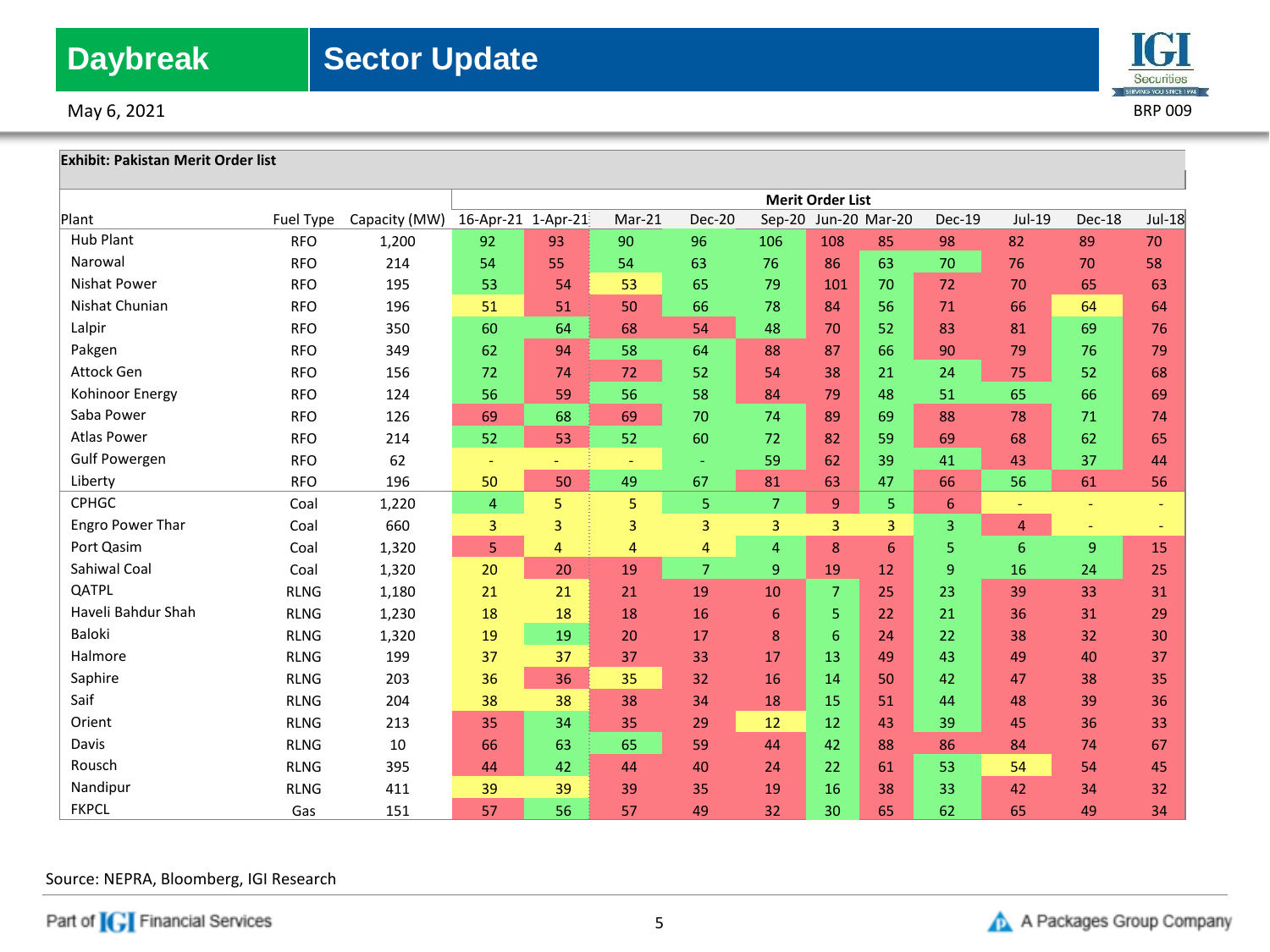

May 6, 2021 BRP 009

## **Exhibit: Fuel cost of IPPs**

|                         |                  |               | Fuel Cost (PKR/Kwh) |            |          |               |          |       |               |        |        |
|-------------------------|------------------|---------------|---------------------|------------|----------|---------------|----------|-------|---------------|--------|--------|
|                         | <b>Fuel Type</b> | Capacity (MW) | 16-Apr-21           | $1-Apr-21$ | $Mar-21$ | <b>Dec-20</b> | $Sep-20$ |       | Jun-20 Mar-20 | Dec-19 | Jul-19 |
| <b>Hub Plant</b>        | <b>RFO</b>       | 1,200         | 17.63               | 17.63      | 17.63    | 17.30         | 17.30    | 17.14 | 17.14         | 17.41  | 17.44  |
| Narowal                 | <b>RFO</b>       | 214           | 11.96               | 11.96      | 11.96    | 12.47         | 12.53    | 13.08 | 13.07         | 13.74  | 14.95  |
| Nishat Power            | <b>RFO</b>       | 195           | 11.79               | 11.79      | 11.79    | 12.61         | 12.52    | 14.86 | 13.91         | 13.74  | 14.34  |
| Nishat Chunian          | <b>RFO</b>       | 196           | 11.59               | 11.59      | 11.59    | 12.62         | 12.48    | 12.61 | 12.05         | 13.62  | 13.63  |
| Lalpir                  | <b>RFO</b>       | 350           | 13.48               | 14.56      | 14.87    | 12.40         | 10.91    | 12.83 | 12.80         | 16.12  | 16.97  |
| Pakgen                  | <b>RFO</b>       | 349           | 13.95               | 17.77      | 13.48    | 13.53         | 15.06    | 14.33 | 14.33         | 16.40  | 16.31  |
| Attock Gen              | <b>RFO</b>       | 156           | 14.25               | 14.55      | 14.26    | 11.03         | 10.11    | 8.64  | 8.79          | 8.58   | 14.46  |
| Kohinoor Energy         | <b>RFO</b>       | 124           | 12.32               | 12.80      | 12.56    | 12.56         | 13.85    | 12.60 | 11.93         | 12.10  | 14.18  |
| Saba Power              | <b>RFO</b>       | 126           | 15.08               | 15.08      | 15.08    | 14.05         | 13.24    | 14.68 | 14.08         | 16.36  | 16.06  |
| <b>Atlas Power</b>      | <b>RFO</b>       | 214           | 11.76               | 11.76      | 11.76    | 12.18         | 11.85    | 12.30 | 12.33         | 13.50  | 14.05  |
| <b>Gulf Powergen</b>    | <b>RFO</b>       | 62            |                     |            |          |               | 9.85     | 9.85  | 9.85          | 9.85   | 9.85   |
| Liberty                 | <b>RFO</b>       | 196           | 11.38               | 11.38      | 11.38    | 12.57         | 12.65    | 10.52 | 11.30         | 13.12  | 12.84  |
| <b>CPHGC</b>            | Coal             | 1,220         | 5.09                | 5.30       | 5.30     | 4.64          | 5.73     | 5.93  | 5.07          | 5.54   | Ξ      |
| <b>Engro Power Thar</b> | Coal             | 660           | 2.59                | 2.60       | 2.60     | 2.69          | 2.71     | 2.14  | 2.07          | 2.08   | 3.68   |
| Port Qasim              | Coal             | 1,320         | 5.80                | 4.91       | 4.91     | 4.43          | 4.34     | 6.11  | 5.42          | 5.09   | 5.46   |
| Sahiwal Coal            | Coal             | 1,320         | 9.03                | 8.82       | 8.82     | 6.87          | 6.31     | 7.69  | 8.20          | 6.88   | 7.17   |
| QATPL                   | <b>RLNG</b>      | 1,180         | 8.79                | 8.64       | 8.86     | 7.96          | 6.06     | 5.70  | 10.08         | 9.38   | 10.03  |
| Haveli Bahdur Shah      | <b>RLNG</b>      | 1,230         | 8.70                | 8.56       | 8.78     | 7.88          | 6.01     | 5.65  | 9.94          | 9.25   | 9.89   |
| Baloki                  | <b>RLNG</b>      | 1,320         | 8.77                | 8.63       | 8.85     | 7.94          | 6.05     | 5.69  | 10.07         | 9.37   | 10.02  |
| Halmore                 | <b>RLNG</b>      | 199           | 10.72               | 10.54      | 10.81    | 9.71          | 7.40     | 6.97  | 12.32         | 11.46  | 12.07  |
| Saphire                 | <b>RLNG</b>      | 203           | 10.72               | 10.54      | 10.81    | 9.71          | 7.40     | 6.98  | 12.35         | 11.46  | 12.07  |
| Saif                    | <b>RLNG</b>      | 204           | 10.72               | 10.55      | 10.82    | 9.71          | 7.40     | 6.99  | 12.35         | 11.49  | 12.07  |
| Orient                  | <b>RLNG</b>      | 213           | 10.72               | 10.55      | 10.82    | 9.71          | 7.40     | 6.98  | 12.35         | 11.49  | 12.07  |
| Davis                   | <b>RLNG</b>      | 10            | 14.02               | 13.79      | 14.14    | 12.70         | 10.08    | 9.55  | 16.91         | 15.78  | 17.10  |
| Rousch                  | <b>RLNG</b>      | 395           | 11.80               | 11.61      | 11.91    | 10.69         | 8.15     | 7.69  | 13.60         | 12.65  | 13.69  |
| Nandipur                | <b>RLNG</b>      | 411           | 10.87               | 10.69      | 10.96    | 9.84          | 7.50     | 7.08  | 11.30         | 10.52  | 11.38  |
| <b>FKPCL</b>            | Gas              | 151           | 12.27               | 12.07      | 12.38    | 11.09         | 8.47     | 7.99  | 13.14         | 13.14  | 13.06  |

Source: NEPRA, Bloomberg, IGI Research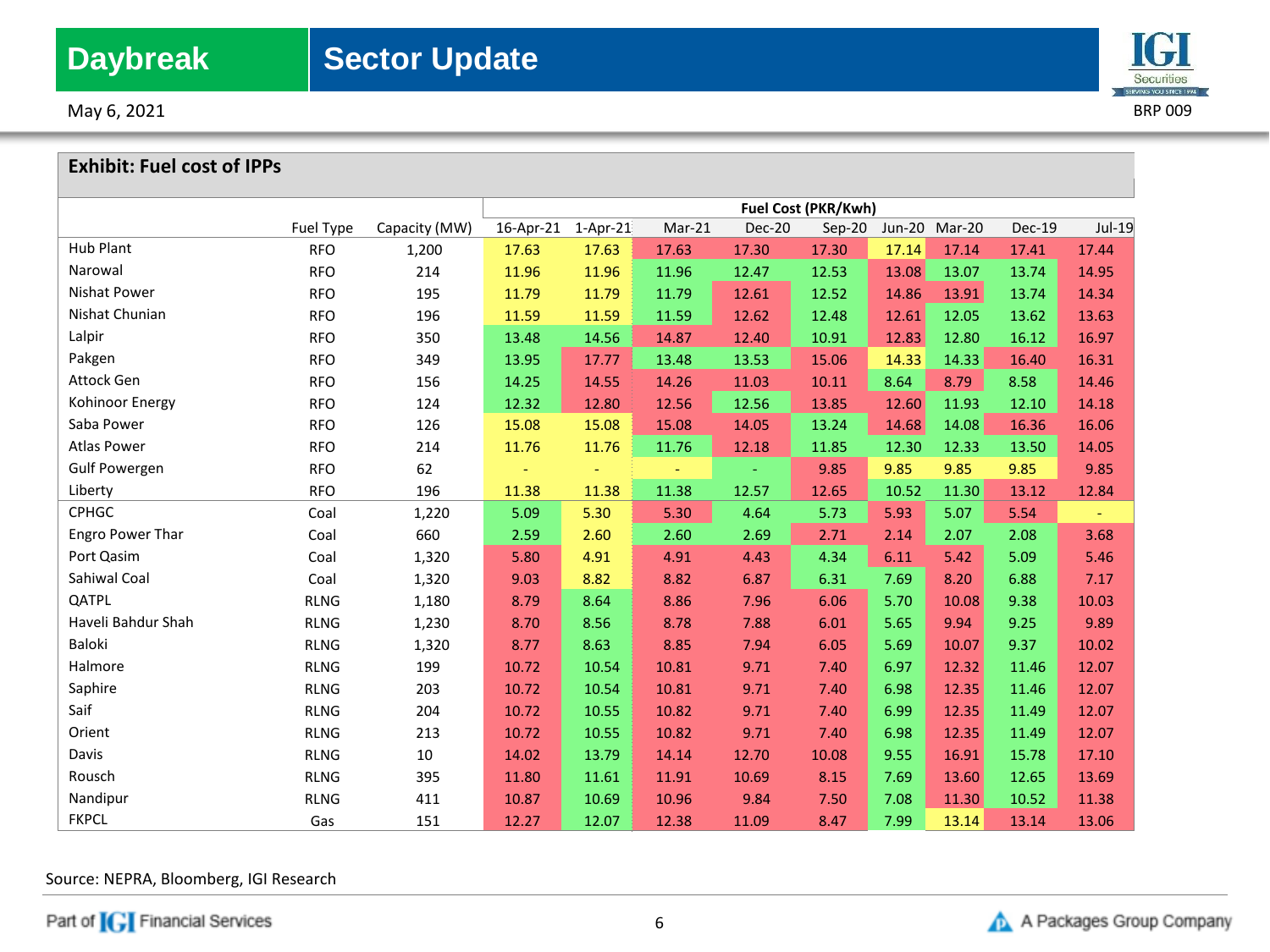# **Important Disclaimer and Disclosures**



May 6, 2021 BRP 009

**Research Analyst(s) Certification:** The Research Analyst(s) hereby certify that the views about the company/companies and the security/securities discussed in this report accurately reflect his or her or their personal views and that he/she has not received and will not receive direct or indirect compensation in exchange for expressing specific recommendations or views in this report. The analyst(s) is principally responsible for the preparation of this research report and that he/she or his/her close family/relative does not own 1% or more of a class of common equity securities of the following company/companies covered in this report.

**Disclaimer:** The information and opinions contained herein are prepared by IGI Finex Securities Limited and is for information purposes only. Whilst every effort has been made to ensure that all the information (including any recommendations or opinions expressed) contained in this document (the information) is not misleading or unreliable, IGI Finex Securities Limited makes no representation as to the accuracy or completeness of the information. Neither, IGI Finex Securities Limited nor any director, officer or employee of IGI Finex Securities Limited shall in any manner be liable or responsible for any loss that may be occasioned as consequence of a party relying on the information. This document takes no account of the investment objectives, financial situation and particular needs of investors, who shall seek further professional advice before making any investment decision. The subject Company (ies) is a client of the IGI Finex Securities Limited and IGI Finex Securities offers brokerage services to subject company (ies) on a regular basis, in line with industry practice. This document and the information may not be reproduced, distributed or published by any recipient for any purpose. This report is not directed or intended for distribution to, or use by any person or entity not a client of IGI Finex Securities Limited, else directed for distribution.

**Rating system:** IGI Finex Securities employs three tier ratings system, depending upon expected total return (return is defined as capital gain exclusive of tax) of the security in stated time period, as follows:

| Recommendation                    | <b>Rating System</b>                                                                                               |
|-----------------------------------|--------------------------------------------------------------------------------------------------------------------|
| Buy                               | If target price on aforementioned security (ies) is more than $10\%$ , from its last closing price(s)              |
| Hold                              | If target price on aforementioned security (ies) is in between $-10\%$ and $10\%$ , from its last closing price(s) |
| -Sell                             | If target price on aforementioned security (ies) is less than $-10\%$ , from its last closing price (s)            |
| <b>Time Horizon:</b> $Dec - 2021$ |                                                                                                                    |

Risk: Investment in securities are subject to economic risk, market risk, interest rate risks, currency risks, and credit risks, political and geopolitical risks. The performance of company (ies) covered herein might unfavorably be affected by multiple factors including, business, economic, and political conditions. Hence, there is no assurance or guarantee that estimates, recommendation, opinion, etc. given about the security (ies)/company (ies) in the report will be achieved.

**Basic Definitions and Terminologies used: Target Price**: A price target is the projected price level of a financial security stated by an investment analyst or advisor. It represents a security's price that, if achieved, results in a trader recognizing the best possible outcome for his investment, **Last Closing:** Latest closing price, **Market Cap.:**  Market capitalization is calculated by multiplying a company's shares outstanding by current trading price. **EPS:** Earnings per Share. **DPS:** Dividend per Share. **ROE:** Return on equity is the amount of net income returned as a percentage of shareholders' equity. **P/E:** Price to Earnings ratio of a company's share price to its per-share earnings. **P/B:** Price to Book ratio used to compare a stock's market value to its book value. **DY:** The dividend yield is dividend per share, divided by the price per share.

IGI Finex Securities Limited **Research Analyst(s)** Research Identity Number: BRP009 © Copyright 2021 IGI Finex Securities Limited